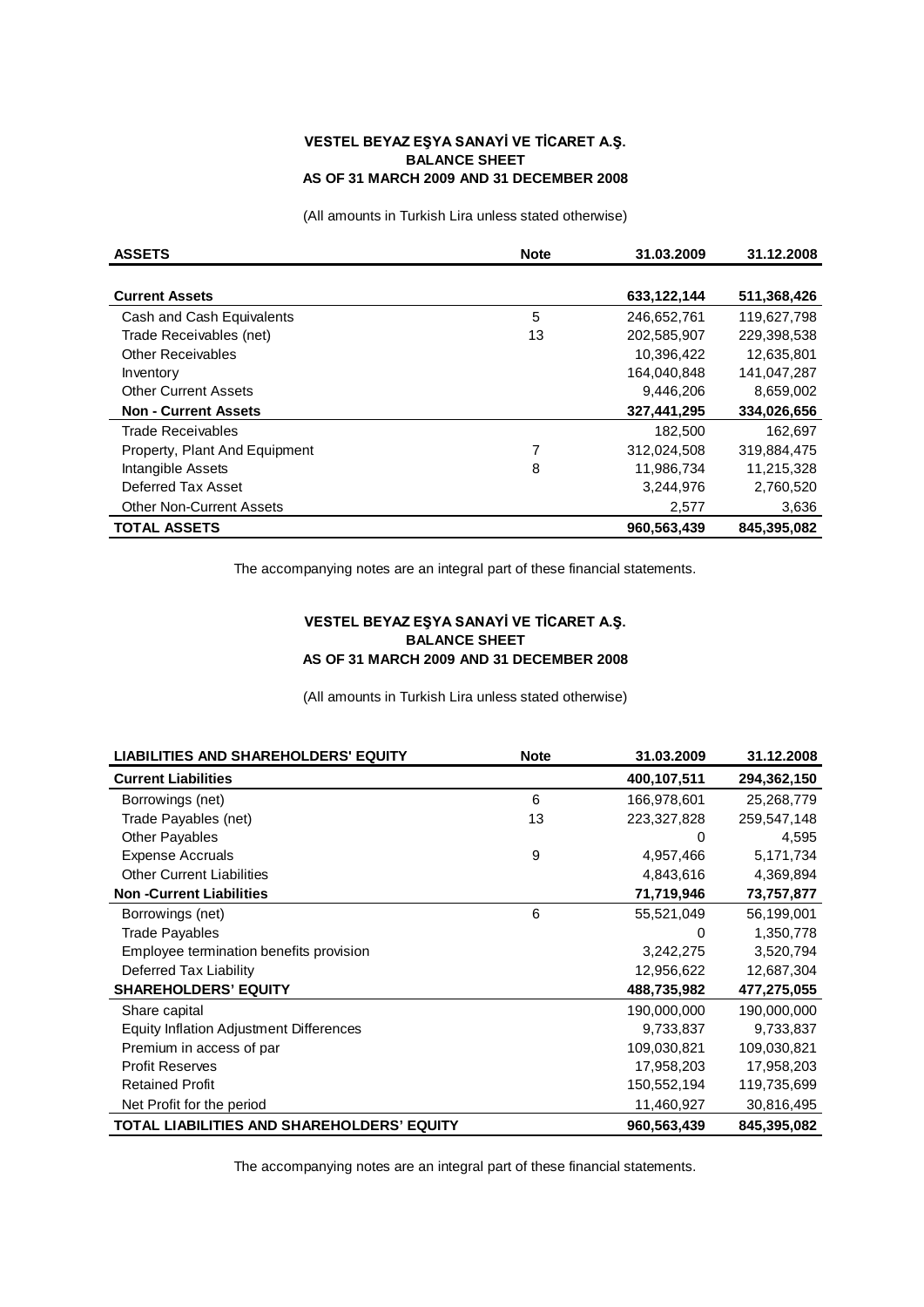## **VESTEL BEYAZ EŞYA SANAYİ VE TİCARET A.Ş. INCOME STATEMENT FOR THE THREE MONTH PERIOD ENDED 31 MARCH 2009**

(All amounts in Turkish Lira unless stated otherwise)

|                                          | <b>Note</b> | $01.01 -$<br>31.03.2009 | $01.01 -$<br>31.03.2008 |
|------------------------------------------|-------------|-------------------------|-------------------------|
|                                          |             |                         |                         |
| <b>BASIC OPERATING INCOME</b>            |             |                         |                         |
| Sales (net)                              | 4           | 223,584,445             | 238,421,991             |
| Cost of Sales (-)                        |             | (195, 545, 053)         | (217, 120, 701)         |
| <b>GROSS PROFIT</b>                      |             | 28,039,392              | 21,301,290              |
| Marketing and selling expenses           |             | (4,917,474)             | (3,004,705)             |
| General and administrative expenses      |             | (2,549,715)             | (3,557,149)             |
| Research and development expenses        |             | (1,658,761)             | (842, 620)              |
| Other operating income                   |             | 3,010,376               | 2,746,221               |
| Other operating expense                  |             | (2, 166, 252)           | (526, 661)              |
| <b>OPERATING PROFIT</b>                  |             | 19,757,566              | 16,116,376              |
| Financing Income                         | 10          | 31,766,591              | 52,164,933              |
| <b>Financing Expenses</b>                | 11          | (39,016,150)            | (64, 110, 463)          |
| <b>PROFIT BEFORE TAX</b>                 |             | 12,508,007              | 4,170,846               |
| Tax on income from continuing operations |             |                         |                         |
| Tax charge for the period                |             | (1,262,218)             | (1,464,642)             |
| Deferred tax income                      |             | 215,138                 | 397,598                 |
| <b>NET INCOME FOR THE PERIOD</b>         |             | 11,460,927              | 3,103,802               |
|                                          |             |                         |                         |
| <b>EARNINGS PER SHARE (TL)</b>           | 12          | 0.06                    | 0.02                    |

The accompanying notes are an integral part of these financial statements.